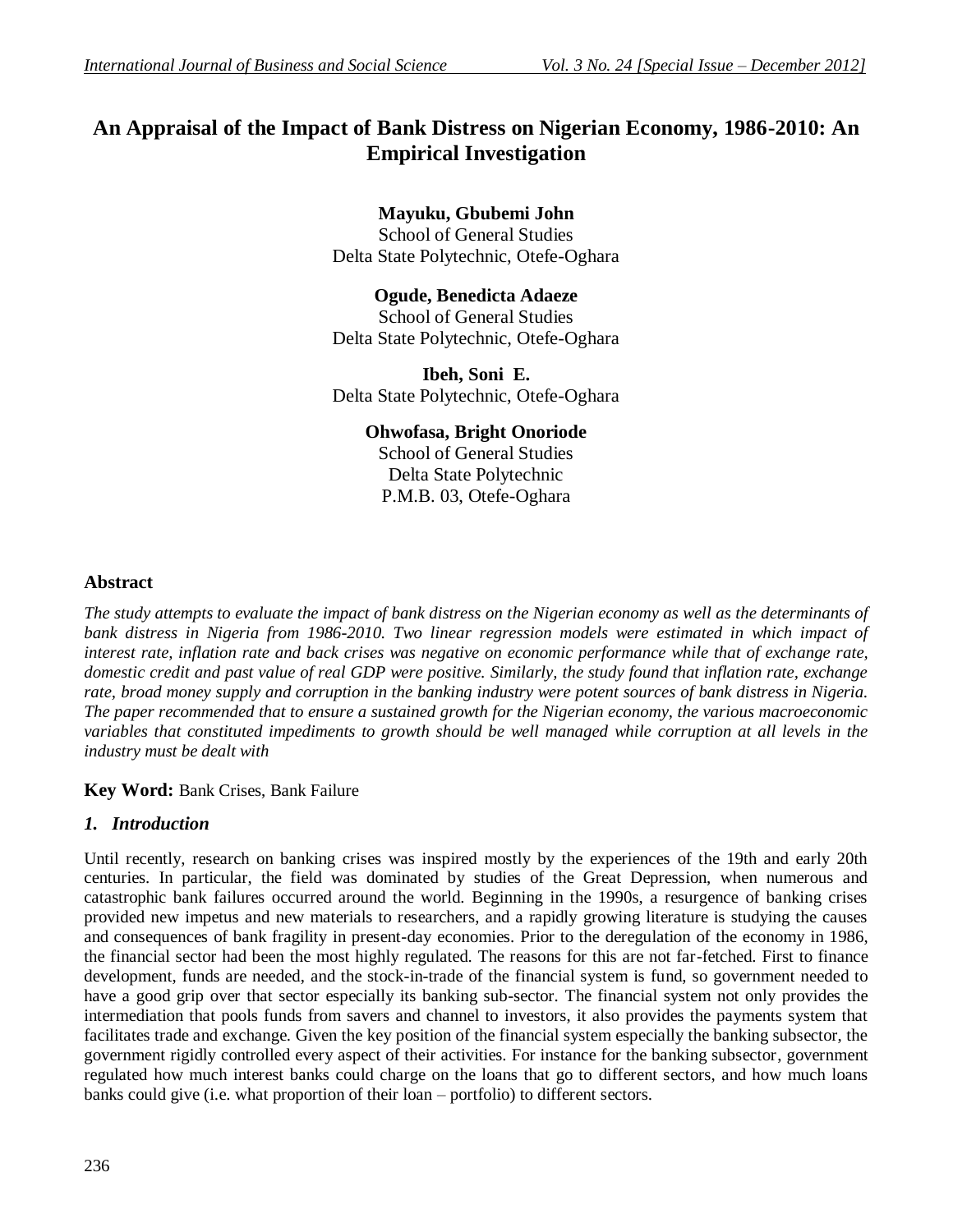There were rigid regulations guiding entry into the banking system. In the end, the financial sector was repressed; especially the banking subsector which constituted the greatest proportion of the sector and so could neither generate enough savings at the ruling rate of interest, nor find enough investment for meaningful capital formation and development. Thus, at the onset of deregulation the financial sector was also deregulated; interest rates were freed and credit became free to move into whatever sector it desired. Rules concerning entry into the financial system were relaxed and there was a massive inflow of new players into the financial sector. By 1992 the number of banks in the Nigerian banking sector had risen from 56 to 120 in 1986 (Adegbite, 2005). However in spite of the increased number and variety of financial institutions the real economy showed no marked improvement. In fact by the beginning of the new millennium (2000-2002) all macro-economic indicators were declining (Adegbite, 2005). In Nigeria, the closures of banks wiped out customers deposits, curtailed bank lending and have often pushed the economy into recession. The collapse of banks and the subsequent loss of depositors funds, led to the erosion of public confidence in the banking sector. This has resulted in large amount of money being kept outside the banking industry and has further resulted in low economic growth, low capacity utilization, unemployment, and external debt overhang among other problems in Nigerian. Several studies have been conducted to proffer solutions to the problems (see for example, Nzotta and Okereke 2009; Oladejo and Oladipupo, 2011), the present study is intended to compliment the works of the earlier authors in that bank distress and subsequent merger and acquisition has become a reoccurring decimal in Nigeria.

Thus, the objective of the current studies therefore is to identify the causes of bank distress and its impact on the economy. Expectedly, the sequence of the paper is clear. Section one focuses on introduction. In section two, relevant literatures are reviewed. Section three focuses on the methodology and the specification of the various equations. These are followed by the discussion of the estimation technique in section four. The study is rounded up with concluding remarks in section five.

## *2.0 Review of Related Literature*

Financial sector distress has been described as a situation in which a sizeable proportion of financial institutions have liabilities exceeding the market value of their assets which may lead to runs and other portfolio shifts and eventual collapse of the financial system. Many people erroneously confuse bank distress with bank failure, which are technically distinct. Bank distress is the forerunner of bank failure. A bank in distress has the chance to regain health, whereas a failed bank loses every chance of life. Its final destination, as in the case of Nigeria, is the Nigerian Deposit Insurance Corporation (NDIC), where it is finally liquidated. Attempts have been made by different experts to define "distress" in banks and in other financial industry. The advanced Learners Dictionary defines distress as a state of great pain, discomfort or sorrow, while the Oxford dictionary defines distress as enormous pressure or strains. Distress in banks connotes an unhealthy situation, enormous pain in the operational activities of banks resulting from a combination of highly volatile factors among which are lack of continuity and inconsistent policies, management inefficiency, undercapitalization, unhealthy asset portfolios caused by poor administration, fraud and forgeries, poor loans and advances management, interference by board members and poor internal control (Aburime, 2009).

Bank distress is due to a chain of causation from non-panic-related, observable, exogenous adverse changes in the economic conditions of banks, to intrinsic weakening of bank condition, ultimately leading to bank failure. According to Calomiris and Wilson (2004), fundamental losses to bank borrowers cause losses to banks, which sometimes bankrupt the banks and subsequently weakened the banks to curtail the supplies of loans and deposits as part of a rebalancing of portfolios to limit default risk in a disciplined market. In sum, no indicator, or a set of indicators, is wholly reliable as an instrument of prediction; these factors only provide a clear signal for increasing probability of near-term bank failure. This study is however interested in perceived distress as the country of study had just witnessed actual distress.

Empirically, Baum, et.al., (2008) investigated the link between political patronage and bank performance in Ukraine. They found significant differences between politically affiliated and non-affiliated banks in terms of capital structure, size, and interest rate margins. Politically affiliated banks significantly increase their capital-toasset ratios, ceteris paribus, relative to unaffiliated banks. They are also larger than their unaffiliated counterparts. They also tend to have interest rate margins that are lower than the margins of non-affiliated banks.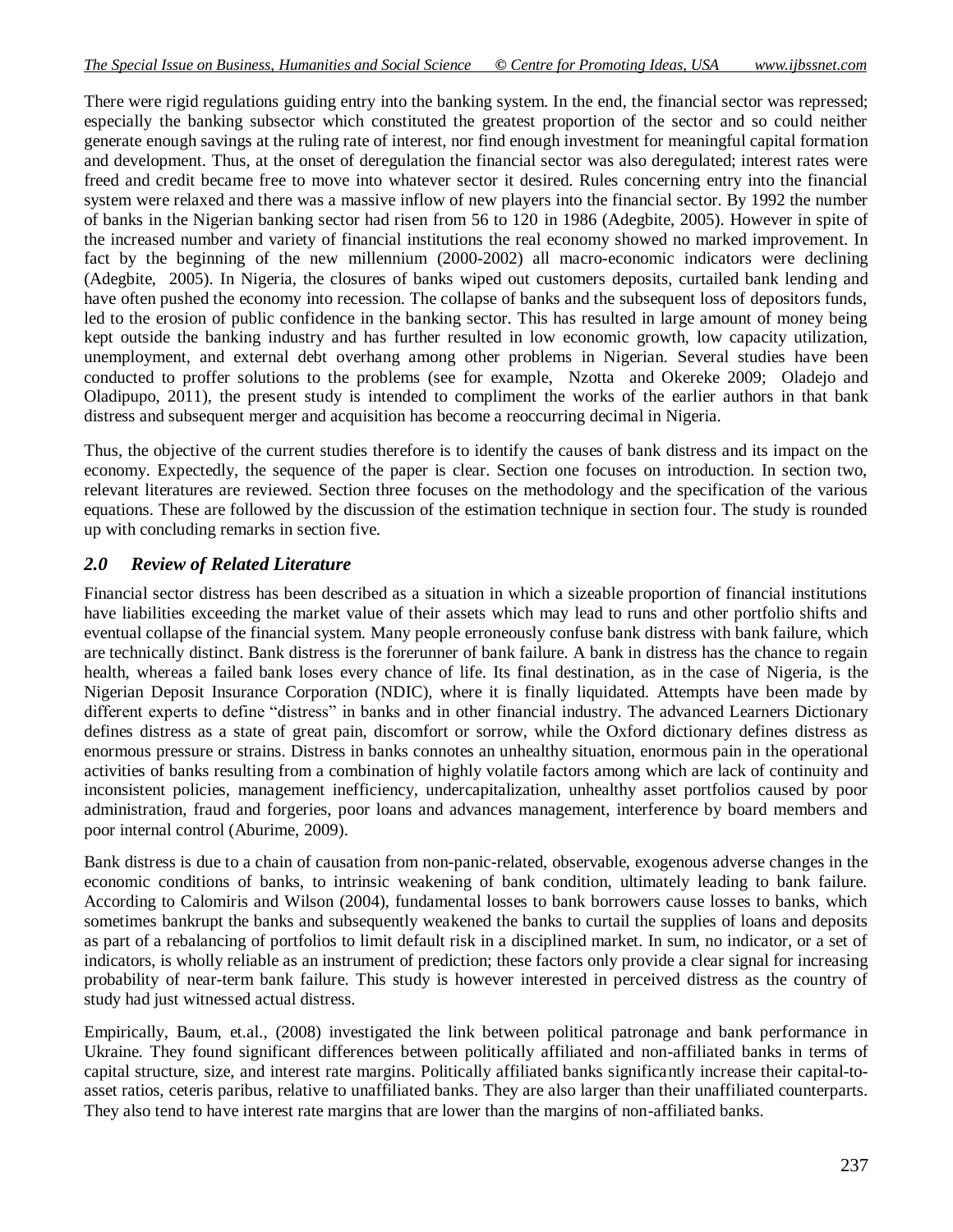This is because they make loans for politically-motivated ends, that is, in return for affiliated politicians exerting influence on their behalf. In Nigeria, Babalola (2009) examined the perception of financial distress and customers" attitude toward Banking. Two hundred and one bank customers made up of 144 males and 57 females drawn from 27 banks in Lagos participated in the study. The result of the study showed that perceived financial distress and bank account customers has significant negative influence on attitude toward banking.

Nworji, et. al. (2011), examined issues, challenges and opportunities associated with corporate governance and bank failure in Nigeria and to see if a significant relationship exists between corporate governance and banks" failure. Relevant data were collected from the staff of eleven randomly selected commercial banks based in Lagos, using a well structured questionnaire. The result of the findings revealed that the new code of corporate governance for banks is adequate to curtail bank distress and that improper risk management, corruption of bank officials and over expansion of banks are the key issues why Banks fail and recommended that corporate governance should be used as a tool to help stem the tide of distress, as it entails conformity with prudential guidelines of the government as enforced by the NDIC. Obamuyi, (2011) employed descriptive statistics to analyze data from the secondary source and found that, although the recent consolidation exercise made the banks to be heavily capitalized in line with global financial system, it did not guarantee sound financial stability, as a result of implementation problem. In his study on bank failure in Nigeria: a consequence of capital inadequacy, lack of transparency and non-performing loans, (Adeyemi, 2011), employed simple percentages to describe the data presented and the conclusion drawn was that three factors have been the main reasons of the incessant bank failures: capital inadequacy, lack of transparency and non-performing loans. The paper recommended full disclosure of all financial transactions and the separation of the post of the chairman from that of the managing director for all the banks.

Oladejo and Oladipupo (2011), adopted largely an exploratory methodology and submitted that though reforms of banks become necessary, there is a limit to which banks should be regulated on the issue of capital adequacy. The paper argued that consolidation arising from the recapitalization of banks brought about lots of problems that may mar the aim of the reform, if not properly approached. Nzotta and Okereke (2009), scrutinized the relationship between financial deepening and economic development in Nigeria between 1986 and 2007. The study made use of secondary data sourced for a period of 22 years and employed two stages least squares analytical framework and found that financial deepening index is low in Nigeria over the years. The study also found that the nine explanatory variables employed were useful and had a statistical relationship with financial deepening. However four of the variables; lending rates, financial savings ratio, cheques/GDP ratio and the deposit money banks/GDP ratio had a significant relationship with financial deepening. Samuel, et.al., (2009), examined the impact of financial distress in the Nigerian banking industry as it affected job satisfaction, perceived stress and psychological well-being of employees and depositors. The authors administered questionnaires and the results showed that employees in healthy banks were more satisfied with their jobs than those in distressed banks; but the difference between their mean scores did not reach a significant level thus suggesting that employees in distressed banks equally enjoyed their jobs like their colleagues in healthy banks. Finally, the results also showed that employees in distressed banks did not experience higher stress level than those in healthy banks.

In the present study bank distress is made as a proxy for financial deepening which encompasses the increase in the stock of financial assets. From this perspective, financial deepening is thus measured by relating monetary and financial aggregates such as M1, M2 and M3 to the Gross Domestic Product (GDP). The logic here is that the more liquid money is available to an economy, the more opportunities exist for continued growth. The opposite will be the case (bank crises), if the banks are to meet up with their customers' demand. How does this come about? Deep and mature financial markets are indispensable for economic development (Olofin and Afangideh, 2008).

#### **2.1 Monetary Operation and Economic Performance in Nigeria**

The performances of major macroeconomic indicators were not impressive for most of the years under review as either interest rate was too high to discourage investors or too high inflation reducing standard of living. Table 2.1a below shows the trend of monetary variables and as a ratio of real gross domestic product (GDP). It was discovered that broad money supply as ratio of GDP was 0.13 or 13 percent and domestic credit to the economy stood at 1.84 or 184 percent in 1986. In 1987, broad money supply as a ratio of GDP increased marginally to 0.16 or 16 percent while domestic credit stood at 2.16 or 216 percent.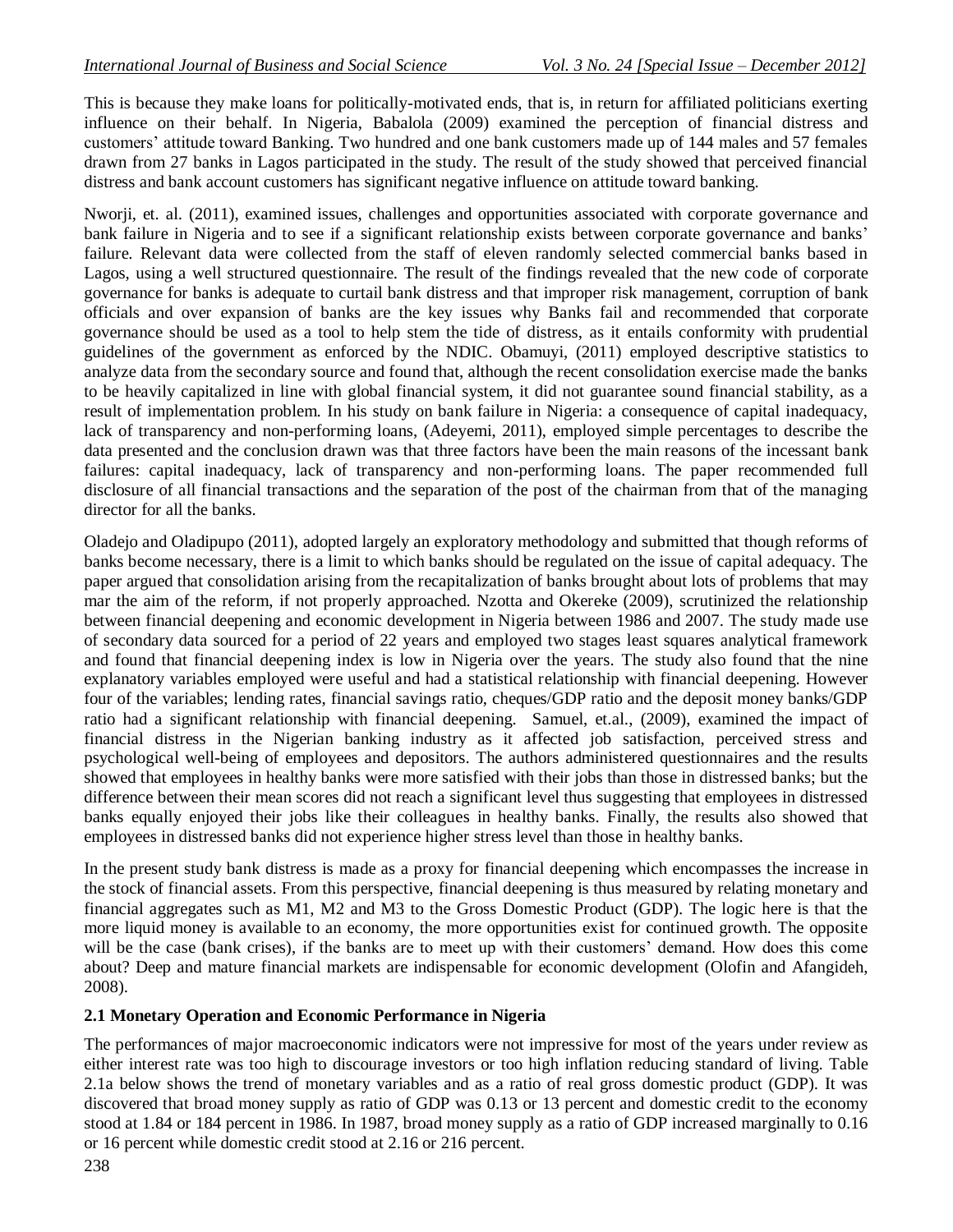Table 2.1b similarly shows average monetary variables as a ratio of GDP. Thus, between 1986-1990, broad money supply as a ratio of real GDP averaged 0.2 or 20 percent and domestic credit recorded 2.05 or 205 percent. A cursory look at table 2.2b revealed that between 1991-95, a marginal increase of 0.73 or 73 percent for broad money supply and 2.74 or 274 percent for domestic credit was recorded. The average ratio of broad money supply for the period, 1996-2000 increased to 1.95 or 195 percent while domestic credit declined to 1.51 or 151 percent. The ratio increased substantially from 2001 to 2010. Thus, for the period 2006-2010, broad money supply as a ratio of real GDP stood at 11.56 or 1156 percent and domestic credit recorded 6.68 or 668 percent.

| Year | Money<br><b>Broad</b> | Domestic Credit | <b>GDP</b><br>1990<br>at | M <sub>2</sub> as Ratio of | DCR as a Ratio |
|------|-----------------------|-----------------|--------------------------|----------------------------|----------------|
|      | Supply (M2)           | (DCR)           | price                    | <b>GDP</b>                 | of GDP         |
| 1986 | 27389.8               | 37880.5         | 205971.4                 | 0.13                       | 1.84           |
| 1987 | 33667.4               | 44140.0         | 204806.5                 | 0.16                       | 2.16           |
| 1988 | 45446.9               | 54813.1         | 219875.6                 | 0.21                       | 2.49           |
| 1989 | 47055.0               | 37004.2         | 236729.6                 | 0.20                       | 1.56           |
| 1990 | 68662.5               | 58209.3         | 267550.0                 | 0.26                       | 2.18           |
| 1991 | 87499.8               | 81705.0         | 265379.1                 | 0.33                       | 3.08           |
| 1992 | 129085.5              | 171071.0        | 271365.5                 | 0.48                       | 6.30           |
| 1993 | 198479.2              | 280697.6        | 274833.3                 | 0.72                       | 1.02           |
| 1994 | 266944.9              | 439113.8        | 275450.6                 | 0.97                       | 1.59           |
| 1995 | 318763.5              | 474361.4        | 281407.4                 | 1.13                       | 1.69           |
| 1996 | 370333.5              | 371079.0        | 293745.4                 | 1.26                       | 1.26           |
| 1997 | 429731.3              | 365870.6        | 302022.5                 | 1.42                       | 1.21           |
| 1998 | 525637.8              | 512490.3        | 310890.1                 | 1.69                       | 1.65           |
| 1999 | 699733.7              | 632010.1        | 312183.5                 | 2.24                       | 2.02           |
| 2000 | 1036080.0             | 472011.7        | 329178.7                 | 3.15                       | 1.43           |
| 2001 | 1315869.0             | 848992.8        | 356994.3                 | 3.69                       | 2.38           |
| 2002 | 1599495.0             | 1329401.0       | 433203.5                 | 3.69                       | 3.07           |
| 2003 | 1985192.0             | 1803937.0       | 477533.0                 | 4.16                       | 3.78           |
| 2004 | 2263588.0             | 2020173.0       | 527576.0                 | 4.29                       | 3.83           |
| 2005 | 2814846.1             | 2313388.0       | 561931.4                 | 5.01                       | 4.12           |
| 2006 | 4027901.7             | 714205.7        | 595821.6                 | 6.76                       | 1.20           |
| 2007 | 5832488.5             | 2710898.6       | 634251.1                 | 9.20                       | 4.27           |
| 2008 | 9208462.6             | 4993489.6       | 672202.6                 | 13.70                      | 7.43           |
| 2009 | 9615221.5             | 6388293.1       | 718977.3                 | 13.37                      | 8.89           |
| 2010 | 11154782.8            | 8758130.8       | 755525.7                 | 14.76                      | 11.59          |

**Table 2.1a: Monetary Variables as a Ratio of GDP, 1986-2010**

Source: CBN Statistical Bulletin 2010 and Annual Report, Statement of Account (various issues)

| Table 2.1b: | Average Monetary Variables as a Ratio of GDP, 1986-2010 |  |  |  |
|-------------|---------------------------------------------------------|--|--|--|
|-------------|---------------------------------------------------------|--|--|--|

| Year      | M <sub>2</sub> | <b>DCR</b> | <b>GDP</b> | M <sub>2</sub> as Ratio of GDP | DCR as Ratio of GDP |
|-----------|----------------|------------|------------|--------------------------------|---------------------|
| 1986-1990 | 44444.3        | 46409.4    | 226986.6   | 0.20                           | 2.05                |
| 1991-1995 | 200154.6       | 289389.8   | 273687.2   | 0.73                           | 2.74                |
| 1996-2000 | 612303.3       | 470692.3   | 309604.0   | 1.95                           | 1.51                |
| 2001-2005 | 1995798.0      | 1663178.4  | 471447.6   | 4.17                           | 3.44                |
| 2006-2010 | 7967771.4      | 4713003.6  | 675355.7   | 11.56                          | 6.68                |

Source: CBN Statistical Bulletin 2010 and Annual Report, Statement of Account (various issues)

#### **2.2 Performance of the Banking Sector in the Era of Deregulation**

A look at the Nigerian economy since the onset of SAP reforms in 1986, especially financial sectors reforms, really give cause for concern. It was observed that of the 120 banks that were then in existence in 1993 four of them had collapsed by 1994 and another one collapsed by 1995. Of the 115 banks left in the system by 1995, 60 (or more than half) were distressed (see table 2.2).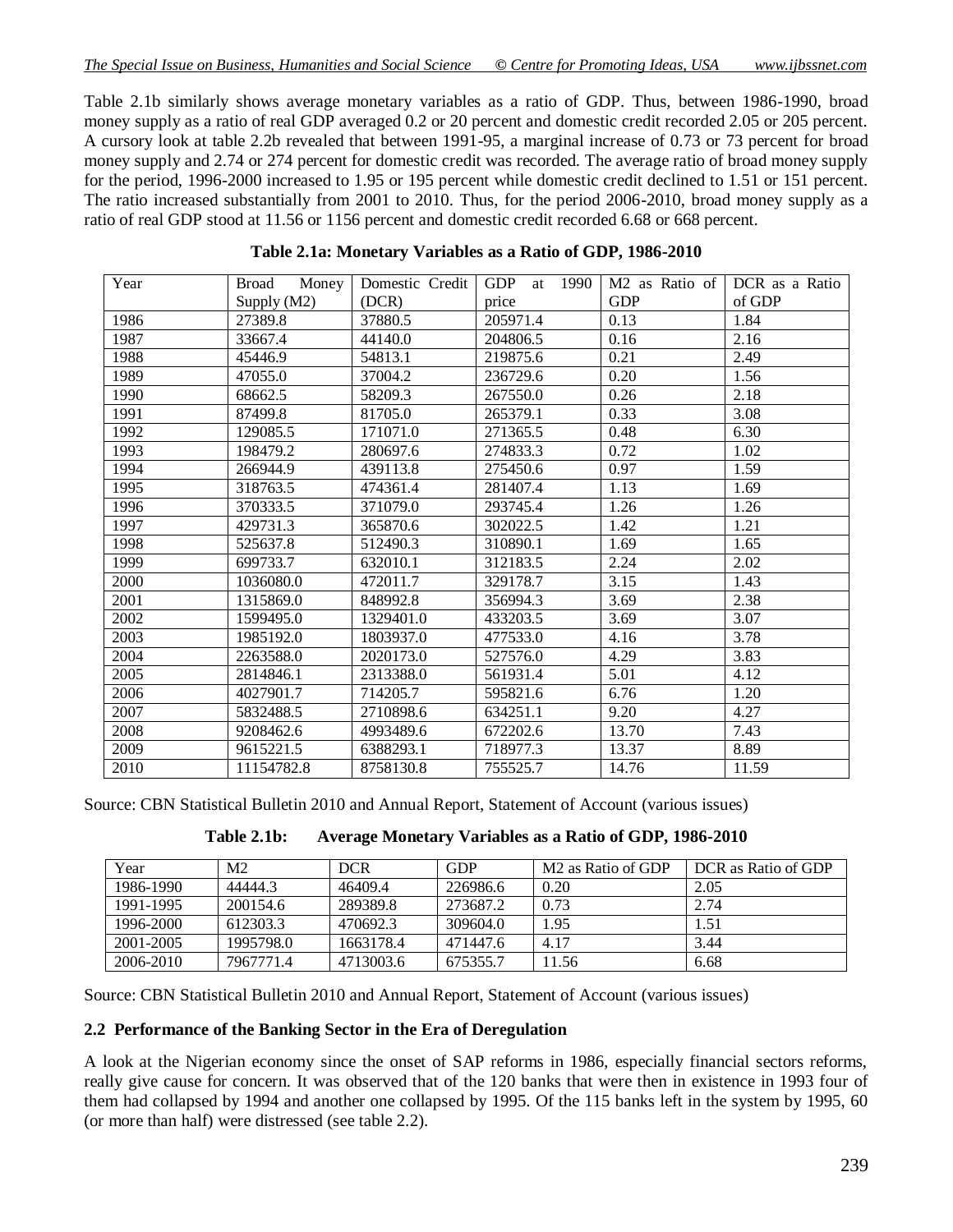In terms of deposits the proportion of the distressed banks to the total banking industry was almost 30 percent in 1994, and to restructure the system the country needed some N23.4 billion naira, this figure almost doubled by 1997 to N42.8 billion. In 2001 there were still 9 distressed banks while some 26 banks collapsed between 1997 and 1998. This situation is worrisome and the ensuing confidence-crisis might lead to disintermediation, demonetization, and a collapses of the payments system which will in turn lead to a serious depression of the economy. The period 1994-2003 witnessed another round of bank distress/failure culminating in a good number of banks having their licenses withdrawn by the CBN and liquidated by the Nigeria Deposit Insurance Corporation (NDIC). Several financial institutions in Nigeria had become distressed, thus highlighting the precarious position of the financial sector. Between 1989 and 1996, the number of banks classified as distressed increased from 8 to 52. Another round of banking crises started at the wake of the political instability occasioned by the annulment of the 1993 Presidential election. Consequently, the CBN revoked the licenses of 5 banks, 4 in 1994 and 1 in 1995, (Adeyemi, 2011). Also, the CBN took over the management of 17 distressed banks in 1995 and one bank in 1996. This trend probably explains why the government through the CBN came up in July 2004 requesting that all banks beef-up their capital base from the mandatory minimum of  $\mathbb{H}2$  billion to another mandatory minimum of N25 billion, an increase of over 1000 percent. The banks were given till 2005 December to effect the change.

In the period, 1994- 2000, a total of 33 terminally distressed banks were liquidated (CBN, 2001). Also, the number of banks was reduced from 89 banks in 2004 to 24 groups of banks at the end of 2005 (Obamuyi, 2011). With 9 banks adjudged to be in grave situations in October, 2009, the number of banks were therefore set to reduce progressively. For instance, three banks (Bank PHB, Afribank and Spring Bank Plc) were nationalized by the government in the first quarter of 2011and handed over to Asset Management Corporation of Nigeria (AMCON) (The Sun Newspaper, October 03,2011). Similarly, there was another merger and acquisition where Intercontinental Bank plc was been acquired by Access Bank Plc, a deal completed by March 2012 while Oceanic Bank Plc was also acquired by Ecobank Plc. Talk between Equitorial Trust Bank Limited and Sterling Bank Plc is also at the concluding stage in favour of Sterling Bank Plc.

| Year | <b>Total Number</b> | Number of       | Deposits of         | Assets of                      | <b>Amount Required</b>  |
|------|---------------------|-----------------|---------------------|--------------------------------|-------------------------|
|      | of Banks            | Banks in        | Distressed Banks To | Distressed Banks to            | for                     |
|      |                     |                 |                     |                                |                         |
|      |                     | <b>Distress</b> | Total Deposits in   | <b>Total Assets in Banking</b> | Recapitalization of     |
|      |                     |                 | Banking             | Industry                       | <b>Distressed Banks</b> |
|      |                     |                 | Industry            |                                | (A/bn)                  |
| 1990 | 107                 | 9               | 14.6                | 23.7                           | 2.0                     |
| 1991 | 119                 | 8               | 4.4                 | 16.4                           | 2.4                     |
| 1992 | 120                 | 16              | 18.1                | 20.9                           | 2.4                     |
| 1993 | 120                 | 33              | 19.2                | 18.6                           | 23.6                    |
| 1994 | 116                 | 55              | 29.4                | 18.6                           | 23.4                    |
| 1995 | 115                 | 60              | 14.1                | 19.8                           | 30.5                    |
| 1996 | 115                 | 50              | 14.7                | 11.0                           | 43.9                    |
| 1997 | 115                 | 47              | 9.0                 | 7.6                            | 42.8                    |
| 1998 | 89                  | 15              | 3.5                 | 3.9                            | 15.5                    |
| 1999 | 90                  | 13              | 1.6                 | 1.5                            | 15.3                    |
| 2000 | 89                  | 12              | 2.5                 | 20.0                           | 10.3                    |
| 2001 | 90                  | 9               | 2.0                 | 3.0                            | 12.1                    |

**Table 2.2: Assets and Deposits of Distress Banks in Niger, 1990-2001**

 **Source :** Alashi (2002) and (Adegbite, 2005).

In the section below, we shall empirically examined the impact of some of these variables on the banking sector crisis, proxy by financial deepening defined as the ratio of broad money supply to GDP.

## *3. Methodology*

The research design plan that is adopted for this work is quantitative and empirical research and relies on historical time series data. The empirical research design here is in linear stochastic form between bank distress and economic performance in Nigeria for the period 1986-2010.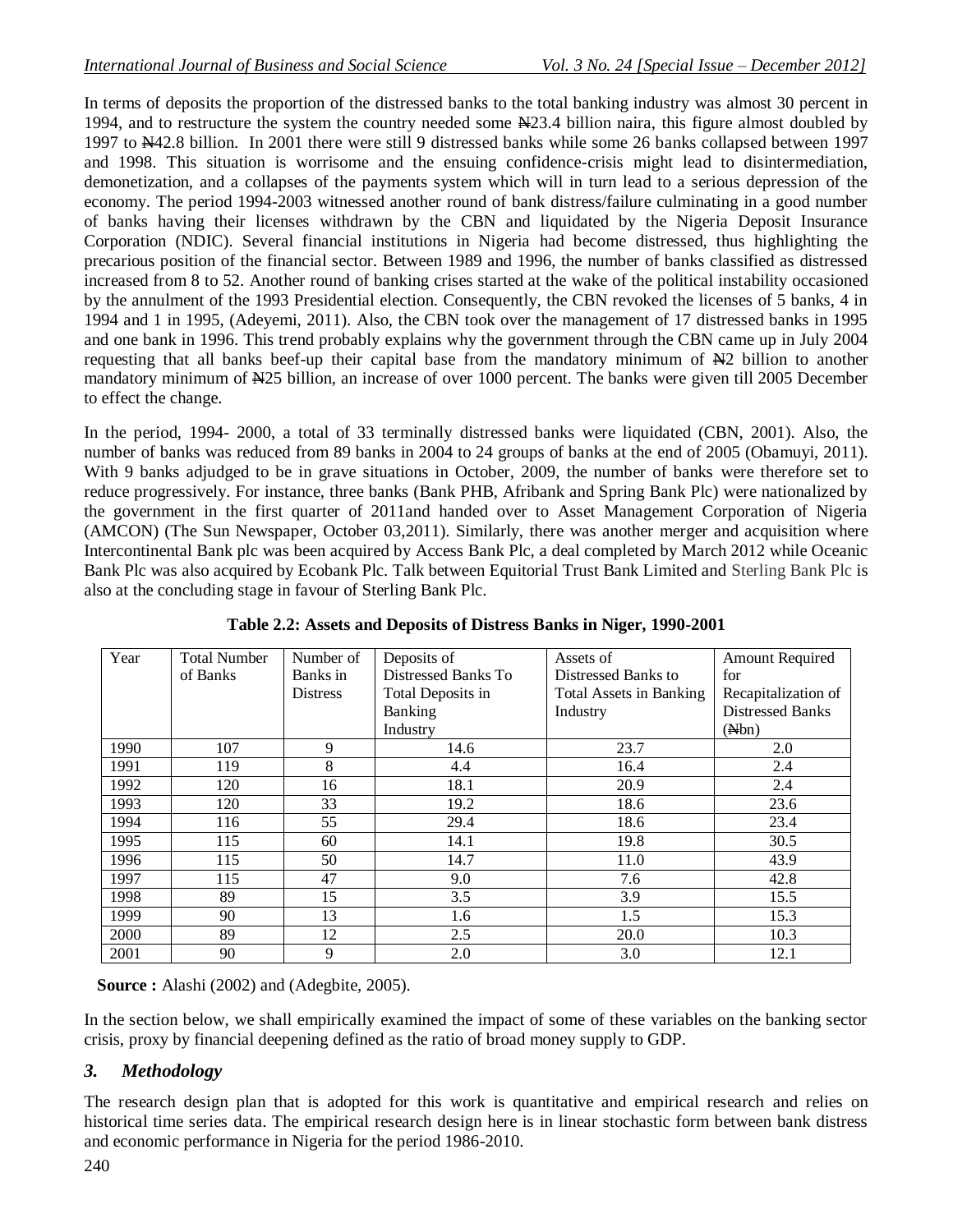The data for the study were culled from CBN statistical bulletin and annual report statement of account of various issues. Effort was also made to reconcile the data with those of the *International Financial Statistic* of the *International Monetary Fund (IMF)* and the World Bank. The variables are measured in millions of naira unless otherwise stated.

#### **3.1 Model Specification**

In this study, two equations were specified. Whilst the first (equation 2) determined impact of bank crisis on economic performance using the GDP as a proxy, in the second equation (equation 3), determinants of bank crisis in Nigeria were investigated. The study adopted a simple linear regression model similar to that employed by Nzotta and Okereke (2009) in their study. Nzotta and Okereke (2009) employed nine variables in which financial deepening was made a depended variable as shown below:

 $Log MS2/GDPt = C_0 + C_1PLRA_t + C_2LogFS/GDP_t + C_3LogCHEQ/GDP_t + C_4 LogCHEQ/MS2_t + C_5LogINFLA_t$ +  $C_6LogPSC/GDP_t$  +  $C_7LogDMBA/GDP_t$  +  $C_8LogCOB/MS_t$  + DUM + V…………………………………………………..(1) Where:  $MS2/GDP = log of financial deepening (ratio of money supply to GDP) at time t$ PLRA = Prime lending rates at time t  $FS/GDP = log$  financial savings/GDP ratio at time t  $CHEQ/GDP = log value of the *clanced* to GDP ratio at time  $t$ .$ CHEQ/MS2= log value of cheques cleared to money supply at time t  $INFLA = log of inflation rate at time t$  $PSC/GDP = log of private sector credit/GDP at time t$  $DMBA/GDP = log of deposit money bank assets to GDP at time t$  $COB/MS = log of currency outside banks to money supply at time t$  $Dum =$  dummy  $V = error term$ In order to suit the purpose of study the above equation is modified as presented in equation (2). Thus, GDP = f(BKC, INF, INT, EXC,DMC)………………………….(2) In stochastic log form, equation (1) becomes: LogGDP= $\alpha_0 + \alpha_1 \log BKC + \alpha_2 \log INF + \alpha_3 \log INT + \alpha_4 EXC + \alpha_5 DCR + V$ ……(3) where; GDP = Gross Domestic Product at 1990 constant price BKS= Bank crises proxy for financial deepening (i.e, M2/GDP)  $INF = Inflation Rate (a proxy for consumer price index)$ EXC = Nominal Exchange Rate (measured by the U.S. dollar) DCR = Domestic Money Credit  $V = Error$  term  $\alpha_0$  and  $\alpha$  = parameters to be estimated similarly, we empirically investigated the determinants of bank crises in Nigeria, thus; BKC = f(M2, INF, EXC,POL, COR)…………………………..(4) Log BKC =  $\beta_0 + \beta_1 \log M2 + \beta_2 \log INF + \beta_3 \log EXC + \beta_4 POL + \beta_5 COR + U$ ...(5) where: POL = political Instability (dummy)  $COR = Corruption$  and Management Inefficient (dummy)  $U = Error$  term  $B<sub>0</sub>$  and βi – coefficients to be estimated

#### **3.2 Unit Root Test**

In order to avoid estimating spurious regression, the stochastic properties of the series were tested. This we do by testing for unit root which involves testing the order of integration of the individual series under consideration. Several procedures for the test of order of integration have been developed in which the most popular one is the Augmented Dickey-Fuller (ADF).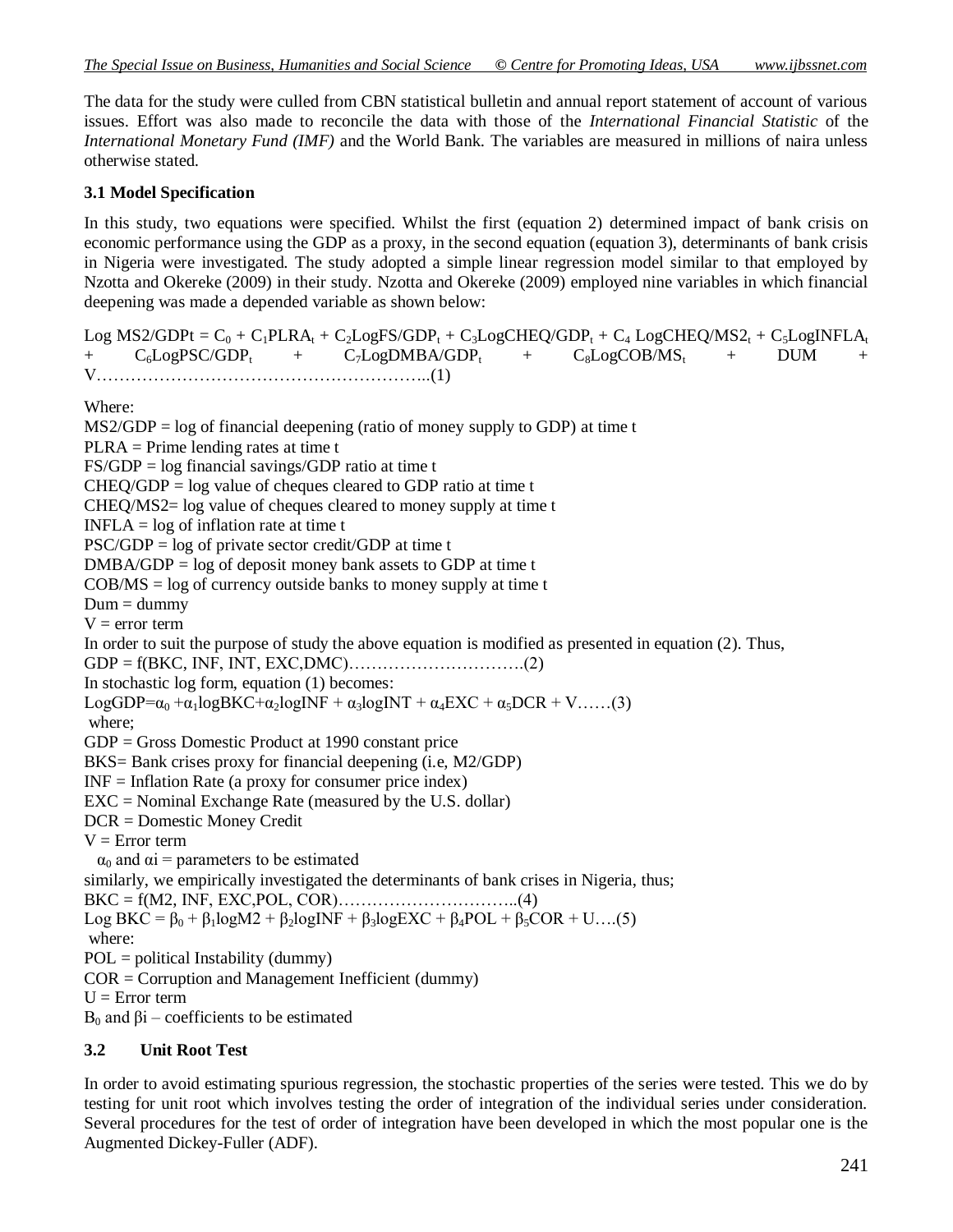The ADF test relies on rejecting a null hypothesis of unit root (the series are non-stationary) in favor of the alternative hypothesis of stationarity. The tests were conducted with or without a deterministic trend for each of the series. The general form of the ADF is estimated by the following regression.

$$
\Delta yt = a0 + a1yt - 1 + \sum_{i=1}^{n} A_{i}y_{i} + \varepsilon t \dots \dots \dots \dots \dots \dots (6)
$$
  
\n
$$
i = 1
$$
  
\n
$$
\Delta y_{t} = a_{0} + a_{1}y_{t-1} + \sum_{n=1}^{n} a_{1}\Delta y_{i} + \delta_{t} + e_{t} \dots \dots \dots \dots \dots (7)
$$

Where  $y_t$  is a time series, it is a linear time trend,  $\Delta$  is the first difference operator,  $d_0$  is a constant, n is the optimum number of lags in dependent variable and e is the random error term.

#### *4.0 Presentation and Analysis of Results*

#### **4.1 Results of Stationarity Tests**

The results of stationarity test below reveal that none of the variables were stationary at level. The log of real GDP, log of bank crises (BKS) and the log of broad money supply (M2) were integrated at order two (i.e. I(2)). On the other hand, inflation rate (INF), log of interest rate (INT), exchange rate (EXC) and log of domestic credit (DCR) have integration of order one (i.e. I(I)). Stationarity was however achieved for all the variables at either 1 or 5 percent confidence levels.

| <b>Variable</b> | Order | <b>Included in Test Equation</b> | <b>ADF</b> Test | <b>Mackinnon C.V.</b> |
|-----------------|-------|----------------------------------|-----------------|-----------------------|
| <b>LGDP</b>     |       | Intercept                        | $-3.3437$       | $5\% = -3.0114$       |
| <b>LBKS</b>     |       | Intercept                        | $-3.4121$       | $5\% = -3.0114$       |
| <b>INF</b>      |       | Trend & Intercept                | $-5.5468$       | $1\% = -4.4415$       |
| <b>LINT</b>     |       | Trend & Intercept                | $-5.8248$       | $1\% = -4.4415$       |
| <b>EXC</b>      |       | Intercept                        | $-3.0228$       | $5\% = -3.0038$       |
| <b>LDCR</b>     |       | Trend & Intercept                | $-3.7382$       | $5\% = -3.6330$       |
| LM2             |       | Trend & Intercept                | $-6.0857$       | $1\% = -4.4415$       |

| <b>Table 4.1Stationarity Test</b> |
|-----------------------------------|
|-----------------------------------|

Source: Computed from Eview 4.0

#### **4.2 Relationship between Economic Performance and Bank Crises**

LGDP =  $11.424 - 0.145$ LBKS  $- 0.001$ INF  $- 0.105$ LINT  $+ 0.004$ EXC  $+$  $(14.3)$   $(-1.6)$   $(-0.53)$   $(-1.33)$   $(4.5)$  $0.069$ LDCR + 2.02GDP(-1)  $(1.1)$   $(6.1)$  $R^2 = 0.98$ ; F-Stat = 88.7; DW = 1.57

The results above show the relationship between real GDP and bank crises, inflation rate, interest rate, exchange rate, domestic credit, and a one year lag of real GDP. Autoregressive order of one (i.e. AR(1)) process was included in the estimate to correct for the presence of serial correlation. Consequently, the results show that serial correlation was therefore not a problem as could be seen in the DW=1.57. The  $R^2$  of 0.98 reveals that about 98 percent of the real GDP is explained by the combined effect of the explanatory variables while F-statistics of 88.7 shows that the entire equation is significant.

The results further show that EXC, DCR, and GDP (-1) have positive impact on real growth in Nigeria during the period under review. In particular, EXC and the past value of real GDP (i.e. GDP (-1), level of last year economic performance) are statistically significant in explaining real growth in Nigeria while domestic credit appeared insignificant. For example an appreciation in the value of the naira will positively affect real growth. That means that a one percent increase in the naira value increases real growth by 0.04 percent. As for the lag value of real GDP, it means that the performance of the Nigerian economy in the previous year was encouraging and this is responsible for its positive contribution to the current real growth. In the case of domestic credit, its positive impact on real growth is very little because its t-ratio of 1.1 which is less than 2 is insignificant.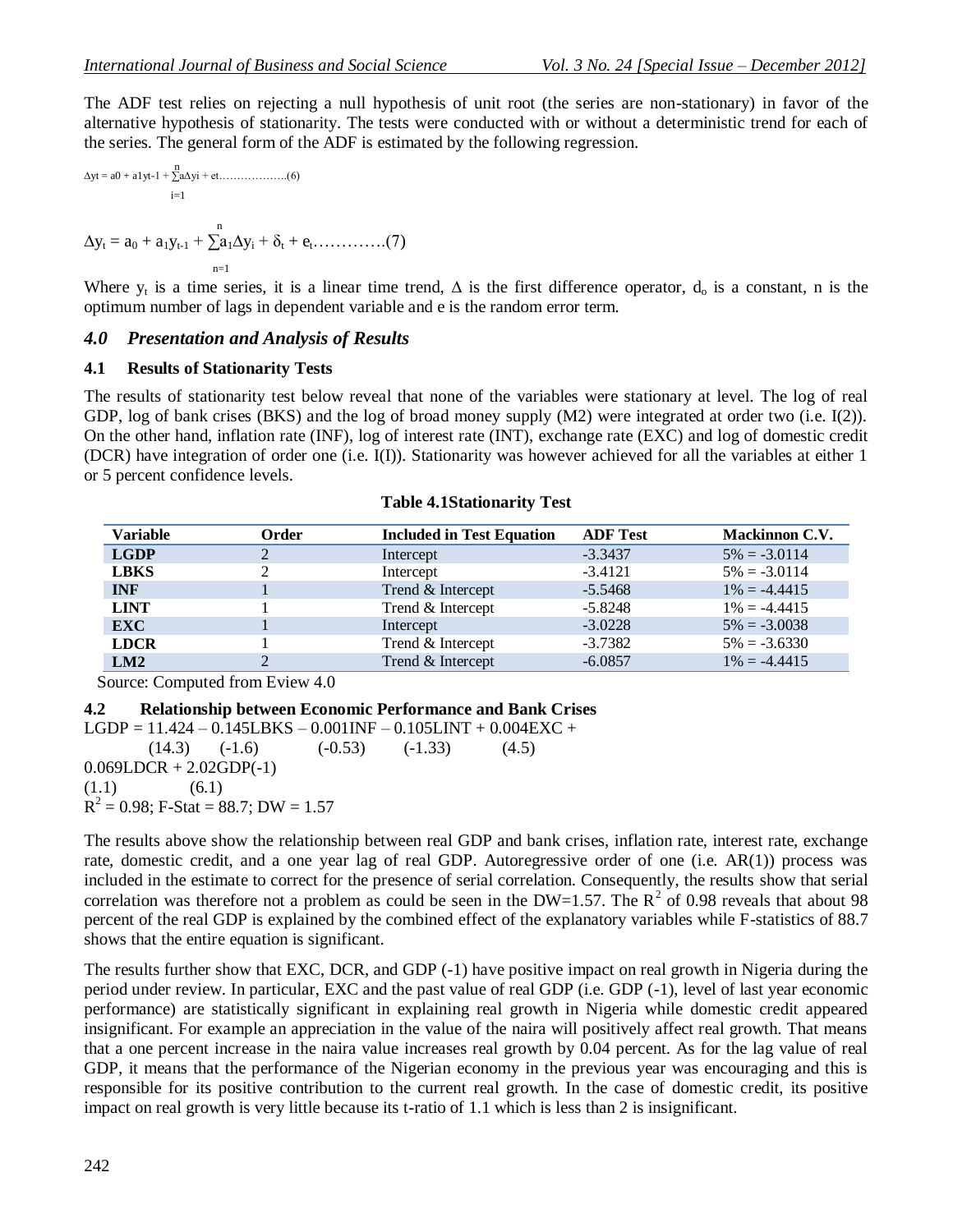On the other hand, BKS, INF and INT have negative impact on real growth. That means an increase or decrease in any of these variables decreases or increases real growth within the period of the study. The t-statistic of -1.6 of bank crises, though less than 2, is high enough for its negative impact to be felt in the level of economy performance. This means impact of incessant bank crises in the economy is deleterious on economy performance. The Nigerian economy may not have done well over the last two decades or so because of a number of crises witnessed in the banking sector. Similarly, impact of high inflation and interest rates on the economy is also negative even though their t-statistics are insignificant. The constant value of 11.4 shows the level of the economy performance at the beginning of 1986. In order words, in the absence of all the explanatory variables, real growth in the Nigerian economy was positive probably due to the presence of other sectors outside the banking industry.

### **4.2 Determinants of Bank Crises**

$$
LBKS = -10.5 + 0.002INF + 2.57EXC + 0.81LM2 + 0.05COR
$$
  
\n
$$
(-8.9) \quad (1.2) \quad (0.01) \quad (8.8) \quad (1.3)
$$
  
\n
$$
R^2 = 0.99; F\text{-}Stat = 407.5; DW = 1.9
$$

Here again, the above results are highly robust as  $R^2$  reveals that about 99 percent of bank crises are explained by INF, EXC, M2 and a dummy of corruption. The F-statistics is also robust showing that the entire model is significant while the DW= 1.9 shows absence of serial correlation. The results are unique in that the negative constant shows that in the absence of the independent variables, bank crises will be negative. All the independent variables are positive in explaining bank crises, however, only M2 is statistically significant in explaining the level of bank crises in Nigeria. The level of corruption in the banking sector captured by dummy variable is also a factor responsible for bank crises in Nigeria, all of which are embedded in the problem of corporate governance issue. On money supply, an increase in money supply lowers the interest rate and readily made money available in the banking sector for which siphoning it by corrupt officials is easily possible. The findings of this study give credence to the work of Idolor (2010), Obamuyi (2011) and Nzotta and Okereke (2009).

## *5.0 Concluding Remarks*

The study attempts to evaluate the impact of bank distress on the Nigerian economy as well as the determinants of bank distress in Nigeria. In conducting the study, both descriptive and analytical approaches were adopted. Descriptively, it was observed that the growth of economic performance in Nigeria proxy by the real GDP has not be consistence, and in most cases less than double digit. On the other hand, monetary variables which include broad money supply, domestic credit, inflation rate, interest rate and exchange rate were in double digit for most of the periods. Broad money supply as a ratio of real GDP which is a proxy for bank distress shows that crises in the banking sector was minimal between 1986 up to about 1993.

The analytical aspect of the study was done through application of econometrics. Thus, two linear regression models were estimated in which impact of bank crises and some monetary variables on the economy performance proxy by the real GDP was investigated. Similarly, the determinants of bank crises in Nigeria were equally evaluated while a test of causality to ascertain the direction of GDP and bank crises was carried out. On the relationship between bank crises and economic performance, it was discovered that the impact of interest rate, inflation rate and back crises was negative on economic performance while that of exchange rate, domestic credit and past value of real GDP were positive. However, exchange rate and past value of real GDP were highly statistically significant while bank crises were only barely significant.

Similarly, the study found that inflation rate, exchange rate, broad money supply and corruption in the banking industry were potent sources of bank distress in Nigeria as these variables were positive in explaining bank crises within the study period. Thus, the major conclusion reached in the study therefore is that the slow growth and performance of the Nigerian economy are mainly caused by the series of crises that have engulf the banking sector due mainly to the high level of corruption prevalence in the sector.

It is recommended therefore that to ensure a sustained growth for the Nigerian economy, the various macroeconomic variables that constituted impediments to growth should be well managed. These include acceptable interest rate (as high interest rate discourage borrowing and thus investment), single digit inflation rate and sound financial sector chief among them is the banking sector.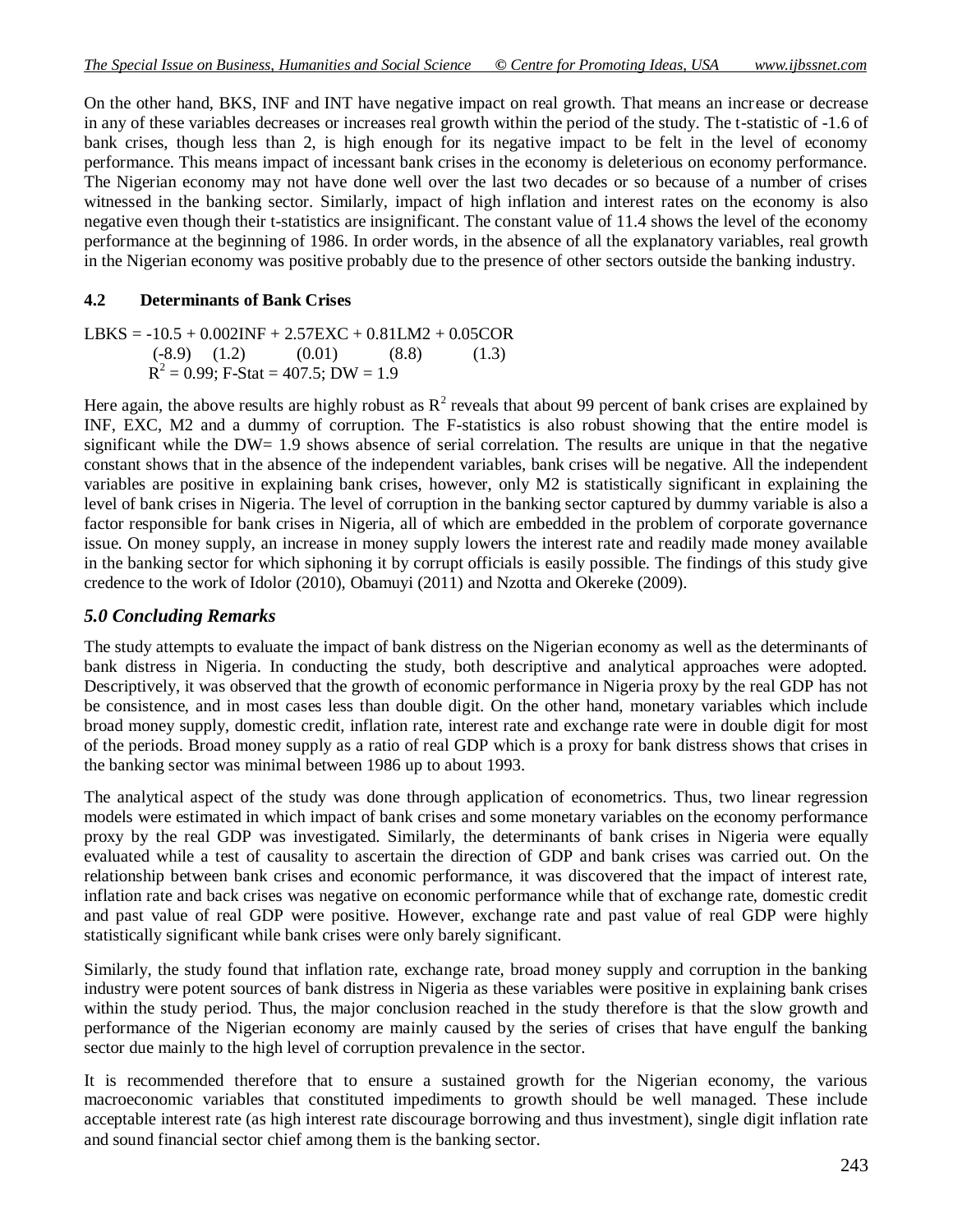There should also be adequate and workable corporate governance practice in the banking sector. Corruption at all levels in the industry must be dealt with. The right type of manpower and banking ethnics should be the guiding principles of those in the industry. The regulating authorities must purge their selves of bad eggs. The practice whereby officials of regulating authorities connived with agent of the banking sector to defraud depositors' money is unacceptable. In addition, the value of the naira must be protected by the monetary authority because excessive depreciation of the naira has only contributed to corruption rather than yielded the desired results of increasing exports and improving the country terms of trade and balance of payments. Similarly, broad money supply also found as the root cause of crises in the banking sector must be adequately checked.

## *References*

- Aburime, T. U. (2009): " Impact of Political Affiliation on Bank Profitability in Nigeria". *African Journal of Accounting, Economics, Finance and Banking Research Vol. 4. No. 4.*
- Adegbite, E.O. (2005): **"**Financial Sector Reforms and Economic Development in Nigeria: The Role of Management" A Paper Presented at the Inaugural National Conference of the Academy of Management in Nigeria titled *Management: Key to National Development held on* November, 22 – 23, at Rockview Hotel, Abuja
- Alashi. S. O. (2002); "Banking Crisis: Causes, Early Warning Signals and Resolutions" CBN (2002), Enhancing Financial Sector Soundness in Nigeria, Abuja.
- Adeyemi, B. (2011): "Bank Failure in Nigeria: Consequences of Capital Inadequacy, Lack of Transperency and Non-Performing Loans". *Banks and Bank Systems, Vol 6(1).*
- Babalola, S. S.(2009): "Perception of Financial Distress and Customers" Attitude toward Banking". *International Journal of Business and Management, Vol 4(10), October.*
- Baum, C.F., Caglayan, M., Schäfer, D. and Talavera, O. (2008): "*Political Patronage in Ukrainian Banking"*. Paper retrieved on September 3.<http://fmwww.bc.edu/EC-P/WP657.pdf>
- Calomiris, C. W. and Wilson, B. (2004): "Bank Capital and Portfolio Management: The 1930s "Capital Crunch" and Scramble to Shed Risk". *Journal of Business,* 77, 421-455.
- Calomiris, C.W. (2007):" Bank Failures in Theory and History: The Great Depression and other "Contagious" Events". *NBER Working Paper*, No. 13597. [Online] Available:<http://www.nber.org/papers/w13597>
- CBN (2010): Central Bank of Nigeria Statistical Bulleti
- Eviews User"s Guide (7) *Quantitative Micro Software*. United States of America.
- Nzotta, S. M. and Okereke, E. J. (2009): " Finacial Deeping and Economic Development of Nigeria: An Empirical Investigation". *African Journal of Accounting, Economics, Finance and Banking Research Vol. 5. No. 5.*
- Nworji, I. D., Adebayo, O. and David, A. O. (2011): " Corporate Governance and Bank Failure in Nigeria: Issues, Challenges and Opportunities". *Research Journal of Finance and Accounting. Vol 2, No 2, 2011*
- NDIC. (1996): "The Appraisal of Current Resolution Option in the Banking Industry". *Nigeria Deposit Insurance Corporation Quarterly*, 6(3/4)*,* 37-69.
- Obamuyi, T. M. (2011): "Incessant Bank Distress and the Policies of Central Bank of Nigeria". *International Journalof Finance and Accounting , Vol. 1 No. 1 (March )*
- Olofin, S. and Afangideh, U. J. (2008): "Financial Structure and Economic Growth in Nigeria". *Nigerian Journal of Securities and Finance* Vol. 13 No. 1 Pp 47-68.
- Oladejo, M. O. and Oladipupo, A. U. (2011): "Capital Regulation and the Performance of the Nigerian banks: Need for Review". *Journal of Emerging Trends in Economics and Management Sciences (JETEMS) 2 (3): 215-224*
- Samuel, M. O., Osinowo, H. O. and Chipunza, C. (2009): "The Relationship Between Bank Distress, Job Satisfaction, Perceived Stress and Psychological Wellbeing of Employees and Depositors in Nigeria"s Banking Sector". African Journal of Business Management Vol.3 (11), pp. 624-632, November.